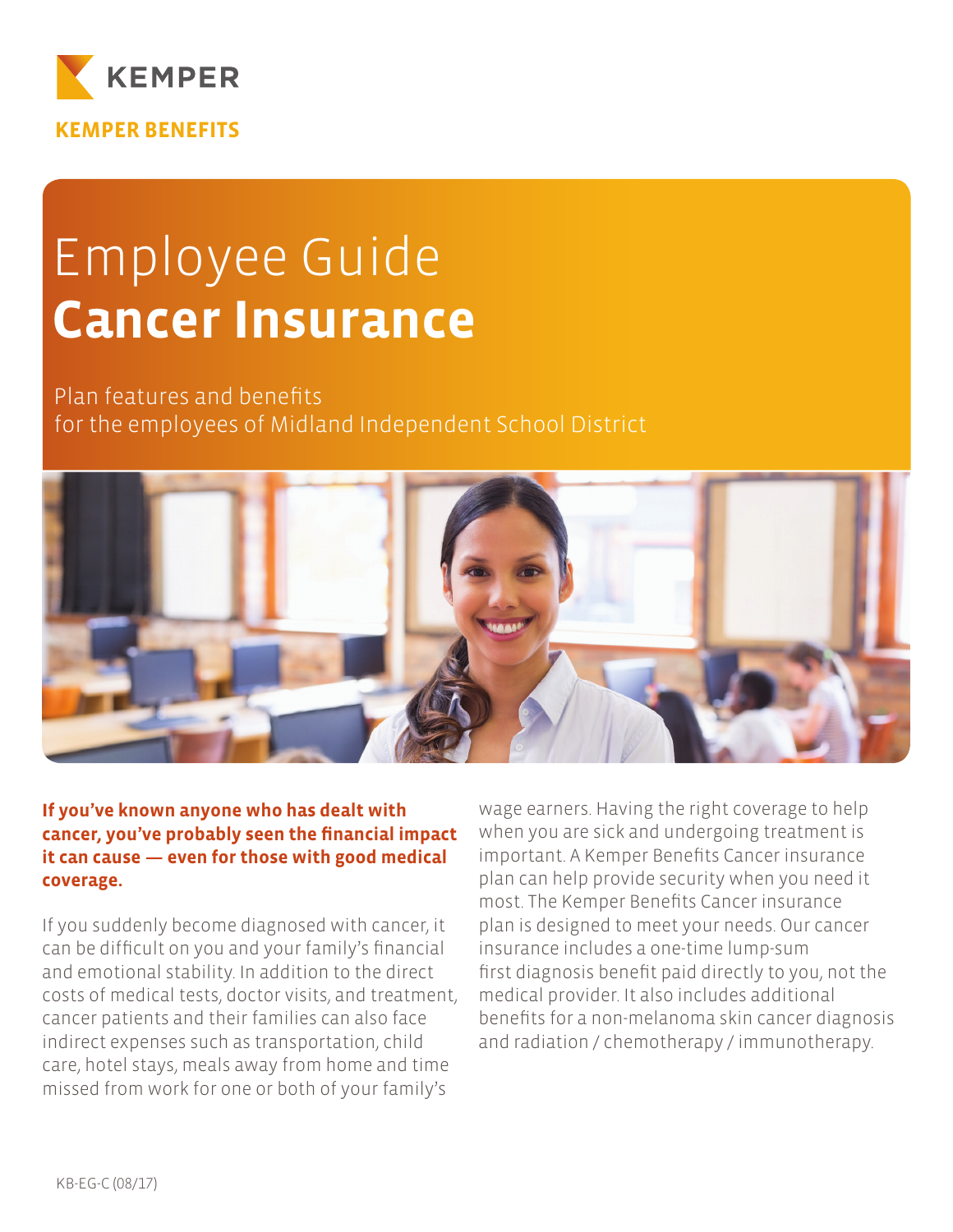Our cancer insurance provides fixed benefits for early detection and treatment of certain types of cancer. It also includes benefits for other related expenses such as drugs and medicine, new or experimental treatment, hair pieces, hospital confinement, radiation, surgery and an evaluation / consultation at a National Cancer Institute Designated Comprehensive Cancer Treatment Center. There are no restrictions on how you spend the money. You can use it to pay monthly bills, loss of income, child care or anything else you need.

### Financial help when you need it most:

- Benefits will be paid directly to you, not the hospital
- Coverage can be purchased for you and your entire family
- Waiver of premium after 60 days of disability due to cancer for as long as your disability lasts<sup>1</sup>
- Portable coverage if you leave your current job, at the same premium
- Includes coverage for 32 other specified diseases

### Kemper Benefits Cancer insurance plan highlights:

- First diagnosis benefit with Second and Third opinions covered
- Drugs and Medicine, including outpatient anti-nausea drugs
- Private nursing services
- National Cancer Institute Designated Comprehensive Cancer Treatment Center Evaluation/Consultation Benefit
- Breast Prosthesis
- New or experimental therapy
- Hospice care
- Hairpieces and rental of durable goods
- Specified disease coverage
- Radiation/chemotherapy/immunotherapy
- Surgery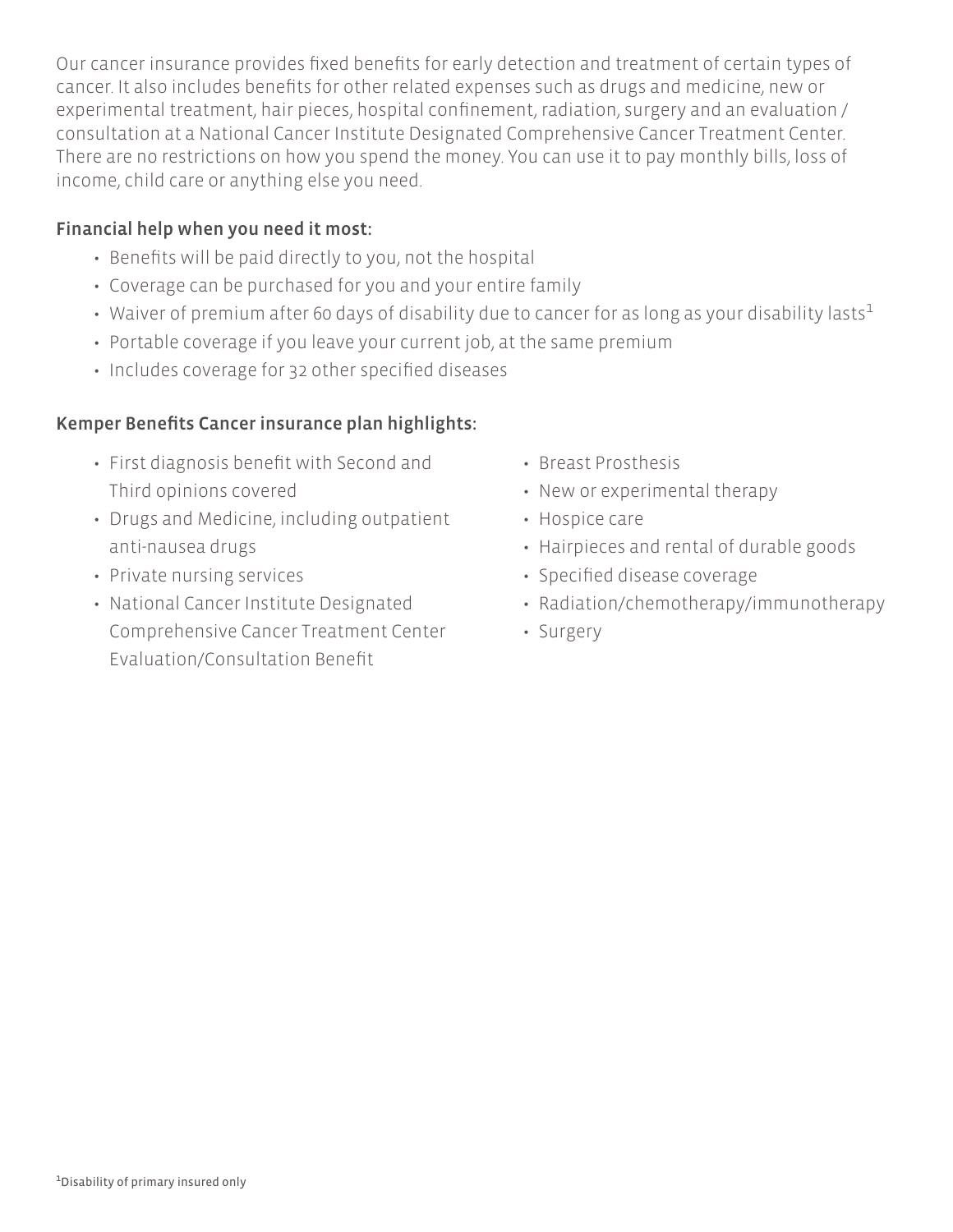# **Product Features and Benefits**

|                                                                                                          | Low               | <b>High</b>       |
|----------------------------------------------------------------------------------------------------------|-------------------|-------------------|
| <b>First Diagnosis Benefit</b>                                                                           |                   |                   |
| <b>Benefit Amount</b><br>Cancer                                                                          | \$2,500           | \$5,000           |
| <b>Includes Specified Disease</b>                                                                        | <b>Yes</b>        | <b>Yes</b>        |
| <b>Guaranteed Issue</b>                                                                                  | \$2,500           | \$5,000           |
| <b>Hospital Confinement Benefit</b>                                                                      |                   |                   |
| Benefit Amount per day                                                                                   | \$300             | \$400             |
| Radiation / Chemotherapy /<br>Immunotherapy<br>Benefit Amount                                            | \$2,500 per month | \$2,500 per month |
| Daily or Monthly                                                                                         |                   |                   |
| <b>Surgical Benefit</b>                                                                                  |                   |                   |
| Maximum Surgical Schedule<br>Benefit Amount                                                              | \$3,000           | \$6,000           |
| Non-Melanoma / Skin Cancer<br><b>Benefit</b>                                                             |                   |                   |
| Benefit Amount per calendar<br>year                                                                      | \$100             | \$100             |
| <b>Intensive Care Unit (ICU)</b>                                                                         |                   |                   |
| <b>Benefit Amount</b><br>Pays two times the daily<br>amount elected for cancer or<br>a specified disease | \$325             | \$425             |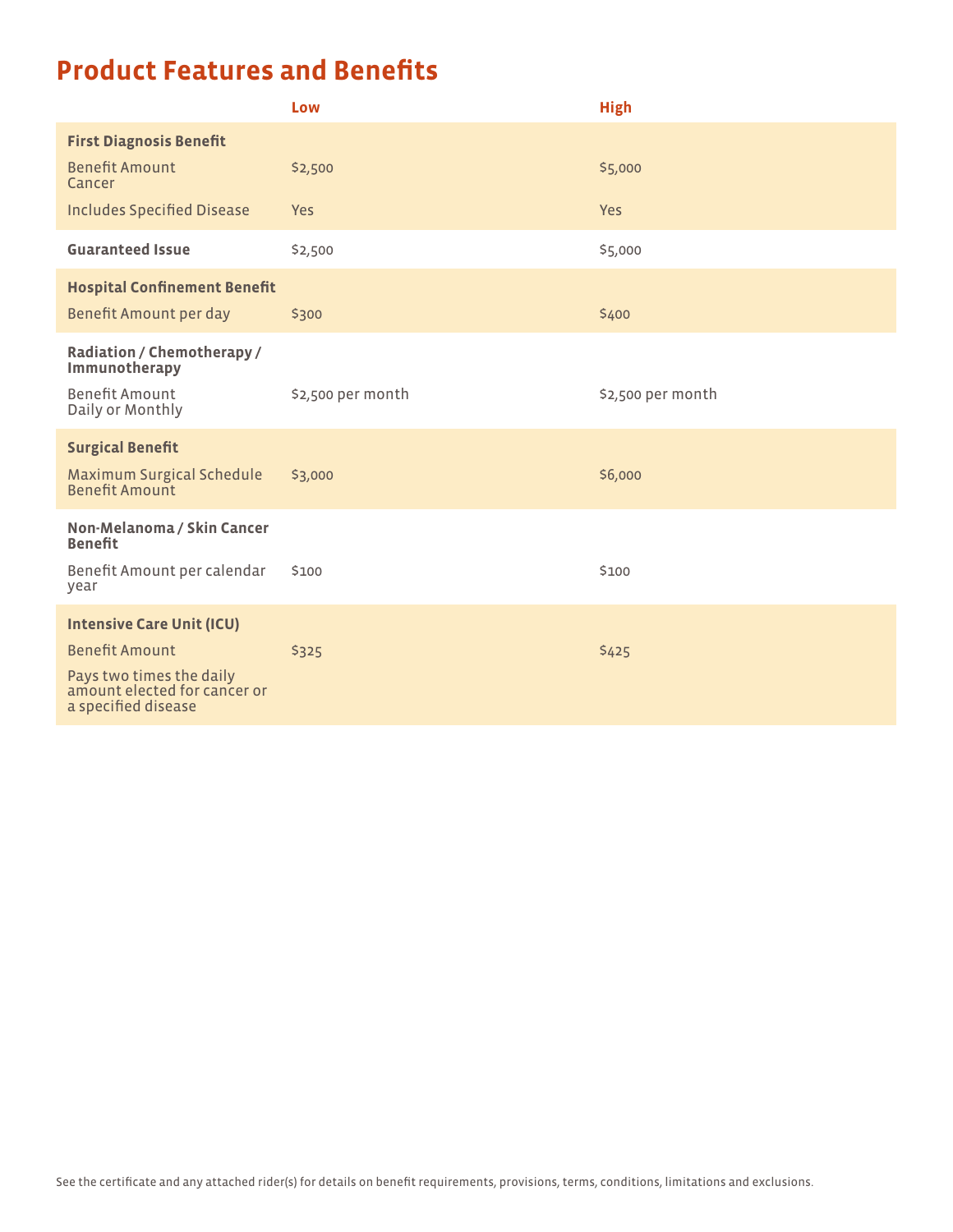## **Cancer Insurance Plan - Benefits\***

The following is a summary of the benefits included in the Kemper Benefits Cancer insurance plan. This is a brief description and does not replace or modify the comprehensive description of all benefits, limitations and exclusions contained in the policy/certificate and riders that are subject to the laws of the state having jurisdiction. Benefits, limitations, exclusions and rates may vary by state; plans not available in all states.

#### **First Diagnosis Benefit**

Pays a one-time benefit per insured when first diagnosed with cancer (or specified disease, if selected). The first diagnosis must occur after the certificate effective date.

#### **Positive Diagnosis Test**

Pays a one-time benefit per insured person for one diagnostic test that leads to positive diagnosis of cancer (or a specified disease) up to a maximum of \$300 per calendar year. This benefit is not payable if the same cancer (or specified disease, if selected) recurs.

#### **Second and Third Surgical Opinions**

Pays an insured's expense incurred for a written second or third surgical opinion as to the need for a surgical procedure.

#### **Non-Local Transportation**

Pays an insured's expenses for non-local travel to a hospital (inpatient or outpatient); radiation therapy center; chemotherapy or oncology clinic; or any other specialized treatment either at a common carrier fare; or 50 cents per mile for up to 700 miles per treatment for round-trip personal vehicle transportation for round trips over 60 miles. This benefit is payable if the insured's treatment is not available locally and is available non-locally.

#### **Adult Companion Lodging and Transportation**

Pays for the insured's one adult companion lodging and transportation expenses if the insured is confined in a non-local hospital for cancer (or specified disease) treatment. This benefit is payable for up to \$75 per day for a single room in a motel, hotel or other accommodations up to a maximum stay of 60 days. This benefit is not payable for lodging expenses incurred more than 24 hours before the treatment nor for lodging expenses incurred more than 24 hours following treatment. This benefit pays a common carrier fare or 50 cents per mile round-trip personal vehicle transportation for round trips over 60 miles up to 700 miles per hospital stay for treatment. If we pay for personal vehicle mileage under the non-local transportation benefit we will pay personal vehicle mileage under this benefit only if the adult companion lives in another town other than where the insured lives

#### **Ambulance**

Pays an insured's expenses for ambulance service if the insured is taken to the hospital by a licensed or hospital-owned ambulance and is admitted as an inpatient.

#### **Bone Marrow and Peripheral Stem Cell Transplant**

Pays for an insured's expenses for surgical and anesthetic charges associated with bone marrow transplant and/or peripheral stem cell transplant up to a combined lifetime maximum of \$15,000.

#### Anesthesia

Pays an insured's expenses incurred for the services of an anesthesiologist in connection with surgery up to 25% of the amount paid for such surgery. For anesthesia in connection with the treatment of skin cancer, the benefit is limited to \$100.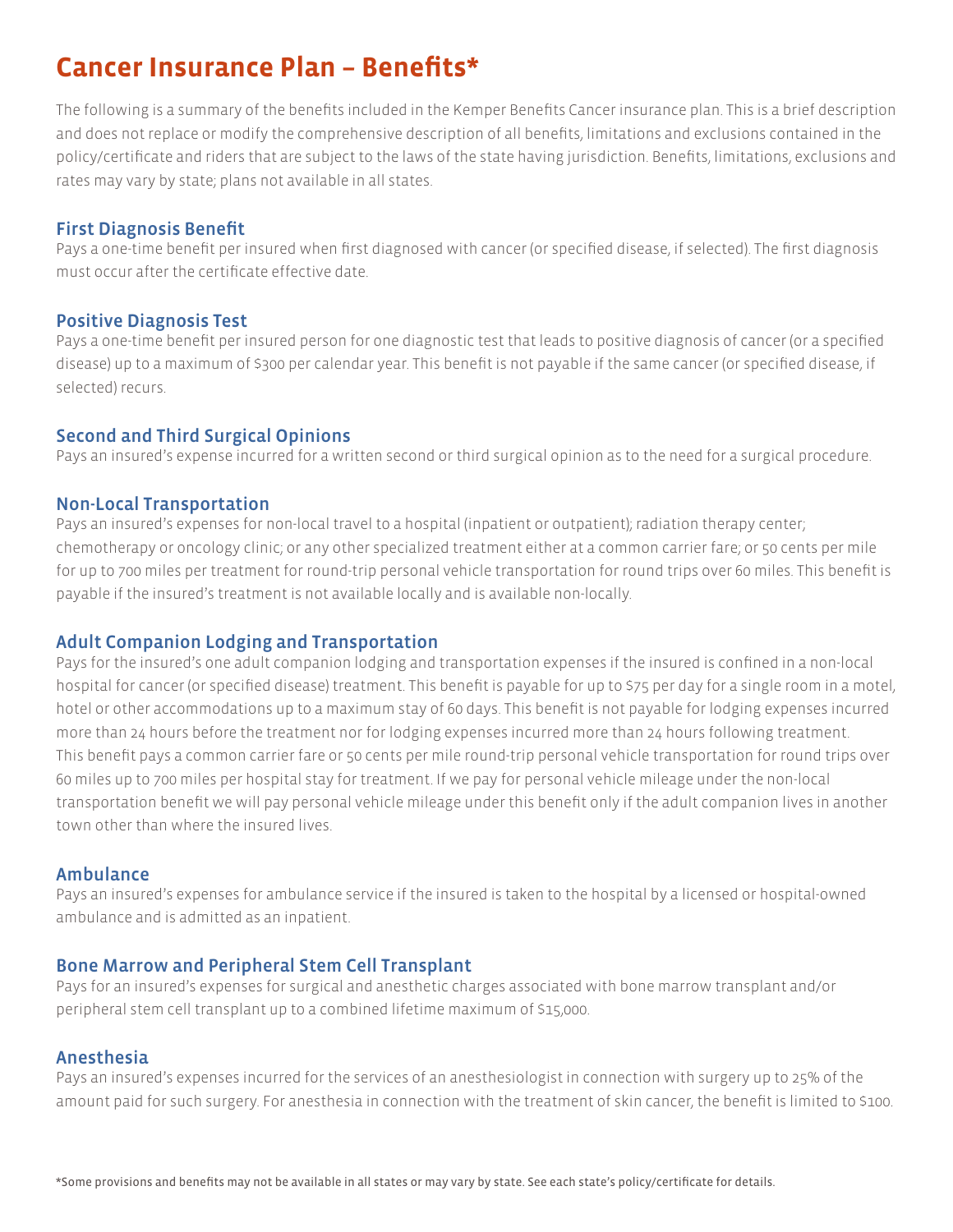#### Ambulatory Surgical Center

Pays an Insured's expenses incurred for surgery performed at an ambulatory surgical center up to a maximum of \$250 per day.

#### **Drugs and Medicines**

Pays an insured's expenses for drugs and medicine while confined in a hospital up to a maximum of \$25 for each day of confinement, subject to a calendar year maximum of \$600.

#### **Outpatient Anti-Nausea Drugs**

Pays an insured's expenses for drugs prescribed by a physician and used for suppressing nausea during cancer (or specified disease, if selected) treatment up to a maximum of \$250 per calendar year.

#### **Miscellaneous Therapy Charges**

Pays an insured's expenses up to a lifetime maximum of \$10,000 for laboratory work and its interpretation and routine or diagnostic x-rays, scans and their interpretations. Service must be performed while receiving treatment(s) in radiation therapy, radioactive isotopes therapy; chemotherapy or immunotherapy or within 30 days following a covered treatment.

#### Self-Administering Drugs

Pays an insured's expenses up to \$4,000 per month for self-administered chemotherapy, including hormone therapy, or immunotherapy agents.

#### Blood, Plasma and Platelets

Pays for an insured person's expenses incurred up to a maximum of \$200 per day for:

- 1. Blood, plasma and platelets;
- 2. Transfusions:
- $3.$  The administration of 1 and 2 above;
- 4. Processing and procurement costs; and
- 5. Cross matching.

Will not pay for blood replaced by donors.

#### Physician's Attendance

Pays an insured's expenses up to a maximum of \$35 per day for one visit per day by a physician while the insured is confined in a hospital.

#### **Private Duty Nursing Services**

Pays an insured's expenses up to a maximum of \$100 per day for private nursing care by a nurse required and ordered by the attending physician, and while the insured is confined in a hospital.

### National Cancer Institute Designated Comprehensive Cancer Treatment Center **Evaluation/Consultation Benefit**

Pays an insured's expenses up to a lifetime maximum of \$750 for evaluation if diagnosed with cancer and seeking evaluation or consultation from a National Cancer Institute Designated Comprehensive Cancer Treatment Center. If the Comprehensive Cancer Treatment Center is located more than 30 miles from the insured's place of residence, it also pays for transportation and lodging expenses up to a lifetime maximum of up to \$350.

This benefit is not payable on the same day a second or third surgical opinion benefit is payable and is in lieu of the nonlocal transportation benefits of the policy.

\*Some provisions and benefits may not be available in all states or may vary by state. See each state's policy/certificate for details.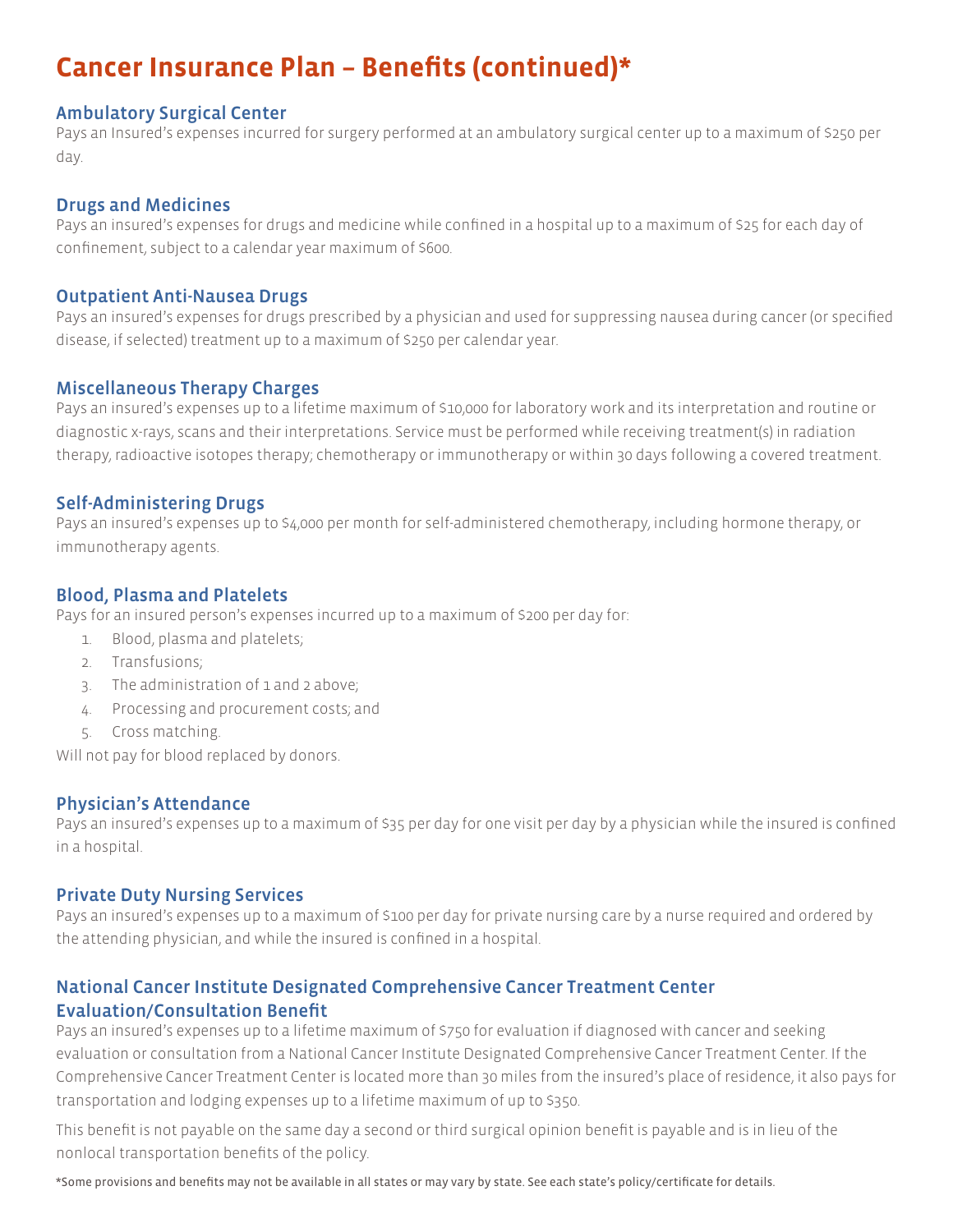#### **Breast Prosthesis**

Pays an insured's expenses for a breast prosthesis to restore body contour lost due to breast cancer and the implantation of the prosthesis.

#### Artificial Limb or Prosthesis

Pays an insured's expenses incurred when an amputation is performed up to a lifetime maximum of \$1,500 per insured person for amputation per an artificial limb or prosthesis and the procedure to affix or implant it.

#### Physical Therapy or Speech Therapy

Pays an insured's expenses up to \$35 per therapy session for physical or speech therapy for restoration of normal bodily function.

#### New or Experimental Treatment

Pays an insured's expenses up to a maximum of \$7,500 per calendar year for new or experimental treatment, which is judged necessary by the attending physician and received in the United States or in its territories.

#### **Hospice Care**

Pays an insured's expenses up to \$50 per day for care received in a free standing hospice care center or at home if diagnosed as terminally ill. The attending physician must approve the stay or care, and the stay or care must begin within 14 days after a hospital stay. Admission or benefits payable for hospice centers that are designated areas of hospitals will be paid the same as inpatient hospital stays. We will not pay for food services or meals other than dietary counseling; services related to well-baby care; services provided by volunteers; or support for the family after the death of the Insured Person.

#### **Government or Charity Hospital**

Pays an insured up to S200 per day for confinement in a hospital operated by or for the United States Government (including the Veteran's Administration) or a hospital that does not charge for the services it provides (charity). The daily benefit is paid in lieu of all other benefits provided in the policy.

#### **Hairpiece**

Pays for an insured's expenses up to a lifetime maximum of \$150 for a hairpiece when hair loss is the result of cancer treatment.

#### Rental or Purchase of Durable Goods

Pays for an insured's expenses up to \$1,500 per calendar year for the rental or purchase of the following pieces of durable medical equipment:

- 1. A respirator or similar mechanical device;
- 2. Brace;
- 3. Crutches:
- 4. Hospital bed; and
- 5. Wheelchair.

#### **Waiver of Premium**

Premiums are waived following a 60-day period of disability due to cancer (or specified disease, if selected). An insured must be receiving treatment for such cancer (or specified disease, if selected) for which benefits are payable under the policy and remain disabled for 60 consecutive days. Premiums are waived for the period of disability.

\*Some provisions and benefits may not be available in all states or may vary by state. See each state's policy/certificate for details.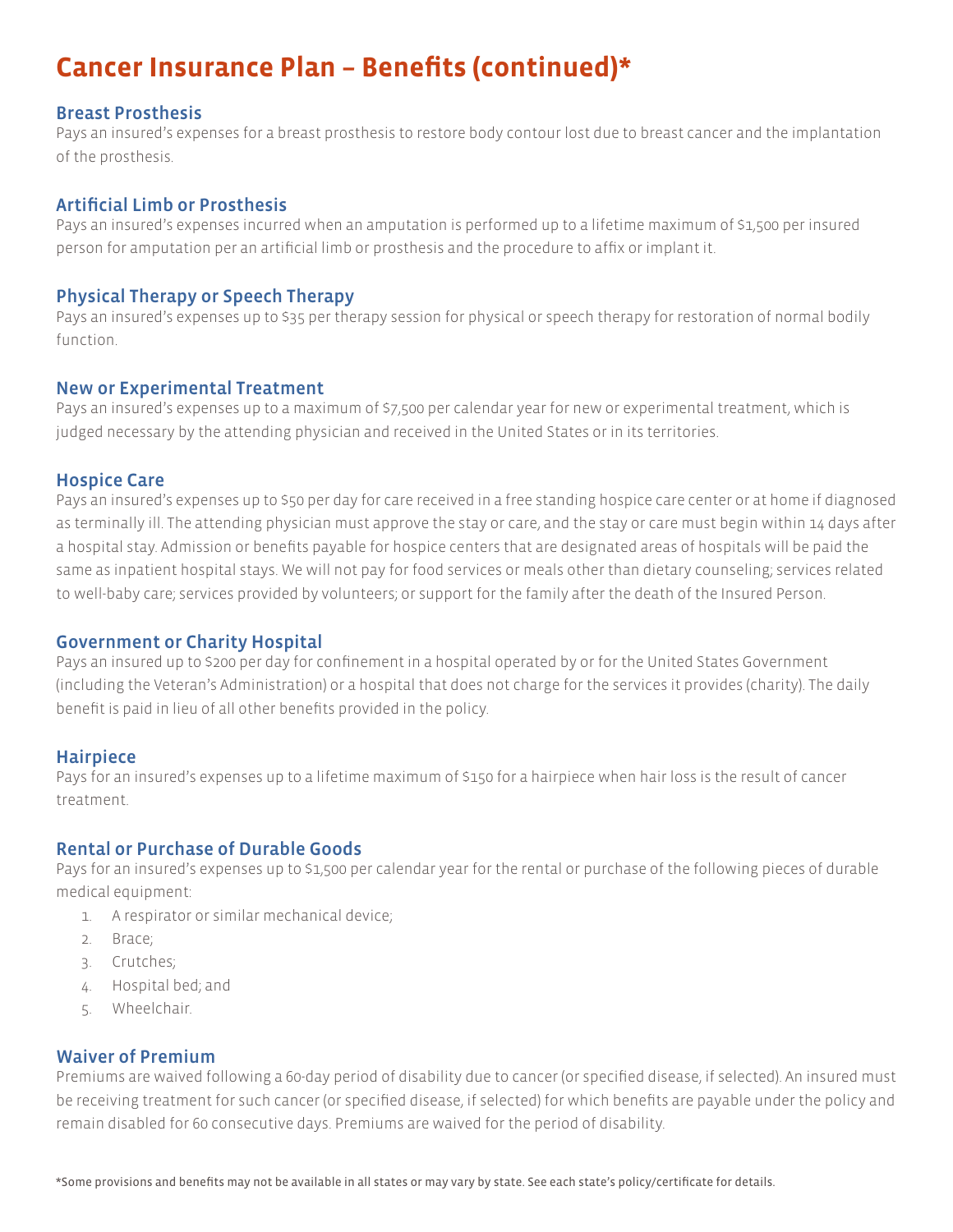#### **Specified Disease - Low. High**

Specified disease means any of the following: Addison's Disease, Amyotrophic Lateral Sclerosis, Cystic Fibrosis, Diphtheria, Encephalitis, Epilepsy, Hansen's Disease, Legionnaire's Disease, Lupus Erythematosus, Lyme Disease, Malaria, Meningitis(epidemic cerebrospinal), Multiple Sclerosis, Muscular Dystrophy, Myasthenia Gravis, Niemann-Pick Disease, Osteomyelitis, Poliomyelitis, Rabies, Reye's Syndrome, Rheumatic Fever, Rocky Mountain Spotted Fever, Scarlet Fever, Sickle Cell Anemia, Tay-Sachs Disease, Tetanus, Toxic Epidermal Necrolysis, Tuberculosis, Tularemia, Typhoid Fever, Undulant Fever, Whipple's Disease.

#### **Hospital Confinement Benefit - Low. High**

Pays a daily benefit for each day an insured is charged the daily room rate by a hospital. This benefit is payable up to 60 days for one period of continuous stay. For covered dependent child(ren) under the age of 21, the benefit is two times the daily benefit for Hospital Confinement shown in the policy's Schedule of Benefits.

#### Radiation/Chemotherapy/Immunotherapy - Low, High

Pays a daily or monthly benefit for expenses incurred for covered treatment to modify or destroy cancerous tissue.

#### **Surgery - Low, High**

Pays the insured's expense incurred for a surgeon's fee up to the amount shown in the policy's Surgical Schedule for an operation and for care by the surgeon after the operation. Payment will not include charges by an assistant or cosurgeons. Benefits for surgery performed on an outpatient basis will be 150% of the scheduled amount shown on the surgical schedule not to exceed the actual surgeon's fees for the surgery.

#### Non-Melanoma Skin Cancer Diagnosis Benefit - Low, High

Pays an annual benefit per insured when diagnosed with non-melanoma skin cancer. This benefit is not payable for a diagnosis of malignant melanoma or any other type of cancer. No other benefits are payable for the diagnosis or treatment of any non-melanoma skin cancer.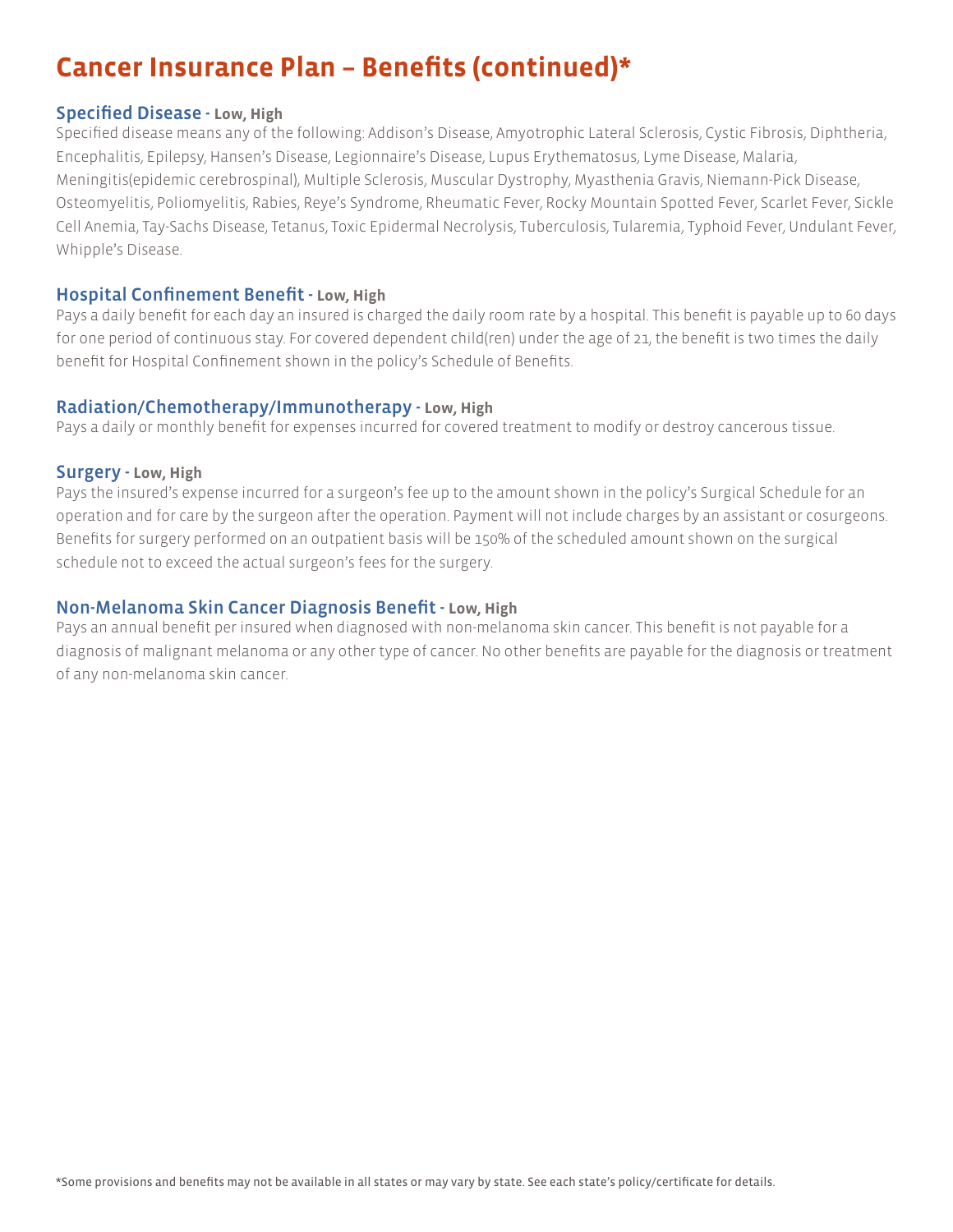### **Intensive Care Unit (ICU) Benefit - Low, High**

Pays a daily benefit per insured's period of confinement in an intensive care unit (ICU). The period of confinement must be due to sickness or injury. Benefits are payable from the first day of intensive care unit (ICU) confinement. A day is defined as a 24-hour period. If an Insured is confined to an intensive care unit (ICU) for only part of a day, a pro-rata portion of the daily benefit will be paid.

| <b>Employer Elected Rider</b>                                                                                                                          | <b>Confinement Amounts</b>                                                             |
|--------------------------------------------------------------------------------------------------------------------------------------------------------|----------------------------------------------------------------------------------------|
| For confinement in an intensive care unit (ICU) for<br>treatment other than for cancer (or specified disease, if<br>selected) or common carrier injury | Low \$325<br><b>High \$425</b>                                                         |
| For confinement in a step down unit                                                                                                                    | One-half the daily benefit amount elected for intensive<br>care unit (ICU) confinement |
| For confinement in an intensive care unit (ICU) for<br>treatment of cancer (or specified disease, if selected)                                         | 2 times the daily benefit amount elected for intensive<br>care unit (ICU) confinement  |
| For confinement in an intensive care unit (ICU) for<br>treatment of common carrier injury                                                              | 2 times the daily benefit amount elected for intensive<br>care unit (ICU) confinement  |
| Maximum payment period                                                                                                                                 | 45 days per period of confinement                                                      |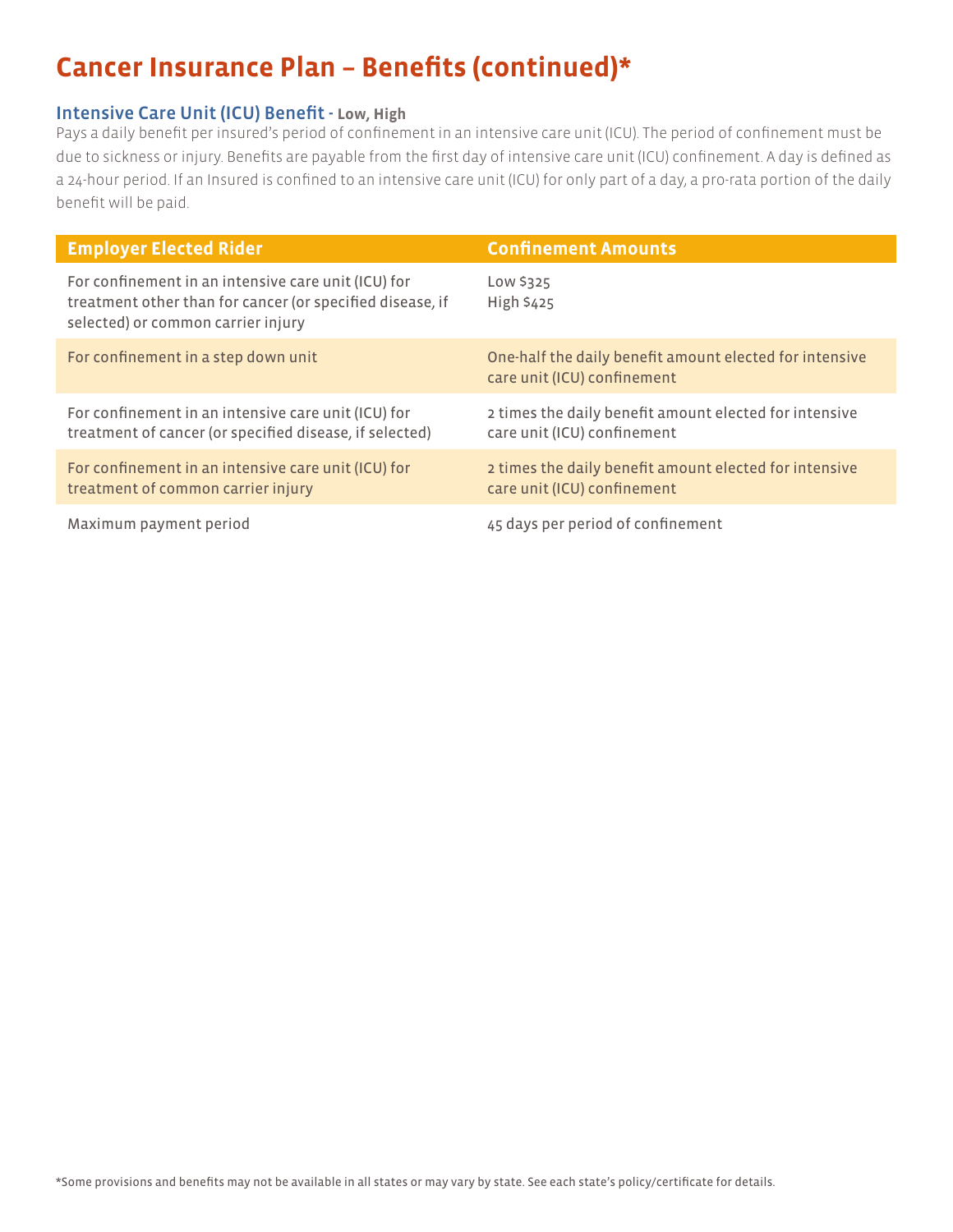# **Cancer Insurance Plan Limitations and Exclusions**

### **Limitations**

During the first 12 months, following the effective date of coverage for an insured person, losses incurred for pre-existing conditions are not covered. After this 12 month period, benefits for such conditions will be payable unless specifically excluded from coverage. We will give credit for any time the insured person was covered under a similar policy immediately prior to the certificate effective date.

The pre-existing condition exclusion period will be reduced for each insured person to the extent the pre-existing condition exclusion period was previously satisfied by similar coverage in force immediately prior to the insured's effective date of coverage under the policy.

Pre-Existing Conditions means Cancer or a specified disease for which an insured person has received medical consultation, treatment, care, services, or for which diagnostic test(s) have been recommended for which medication has been prescribed during the 12 months immediately preceding the effective date of coverage for the insured person.

### **Exclusions**

Benefits under the policy and any attached rider(s) will only be payable for diagnosis resulting from cancer (or specified diseases, if included). Benefits are not payable for any loss caused in whole or in part by or resulting in whole or part from the following:

- 1. Any other disease or sickness;
- 2. Injuries;
- 3. Any disease, condition, or incapacity that has been caused, complicated, worsened, or affected by:
	- a. Specified disease or specified disease treatment (if included); or
	- b. Cancer or cancer treatment, or unless otherwise defined in the policy;
- Care and treatment received outside the United States or its territories; or 4.
- New and experimental treatment by any program that does not qualify as new and experimental treatment under 5. the Policy.

Some provisions, exclusions or limitations may vary by state. See the certificate for details. Policy Form Series KB-EC-POL-0117 and KB-MC-0117

# **Intensive Care Unit (ICU) Rider Exclusions**

### **Exclusions**

This rider does not cover intensive care unit (ICU) or step down unit confinements that occur during a period of confinement that began before the rider effective date or resulting from intentionally self-inflicted injury or suicide attempt.

This rider does not cover any loss as a result of the insured person's being intoxicated or under the influence of alcohol, drugs or any narcotic unless administered on the advice of a physician and taken according to the physician's advice. The term "intoxicated" refers to that condition as defined by law or the legal decisions of the jurisdiction in which the accident or the cause of the loss or losses occurred.

Some provisions, exclusions or limitations may vary by state. See the certificate for details. Rider Form Series KB-EC-ICU-0117 and KB-MC-ICU-0117